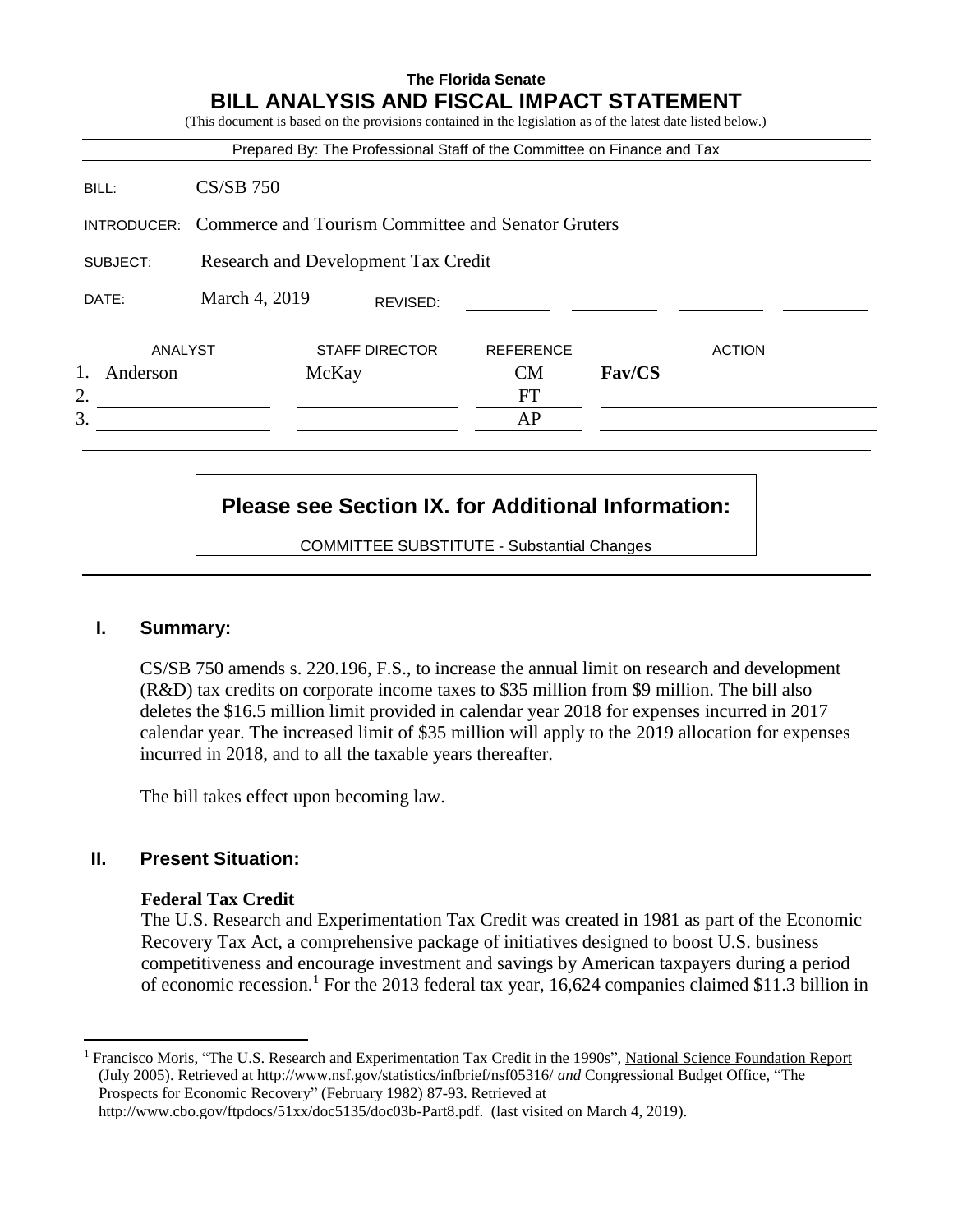R&D tax credits, including \$177.1 million claimed via "pass-through" entities.<sup>2</sup> At \$97.8 billion, manufacturing companies claimed the largest portion of research tax credits.<sup>3</sup> Under federal law, qualified research expenditures include in-house research expenses and contract research expenses paid by the taxpayer in carrying on any trade or business of the taxpayer.<sup>4</sup>

#### **Florida Tax Credit**

Section 220.196, F.S., authorizes an R&D tax credit against state corporate income taxes for certain businesses with qualified research expenses.<sup>5</sup> A business is eligible for the tax credit if it:

- Has qualified research expenses in Florida in the taxable year exceeding the base amount;<sup>6</sup>
- Claims, and is allowed, a research credit for such qualified expenses under federal law for the same taxable year; and
- $\bullet$  Is in a qualified targeted industry,<sup>7</sup> such as manufacturing, life sciences, information technology, aviation and aerospace, homeland security and defense, cloud information technology, marine sciences, materials sciences, or nanotechnology.<sup>8</sup>

The tax credit is 10 percent of the difference between the current tax year's R&D expenditures in Florida and the average of R&D expenditures over the previous four tax years. However, if the business has existed fewer than four years, then the credit amount is reduced by 25 percent for each year the business or predecessor corporation did not exist.<sup>9</sup> The state tax credit taken in any taxable year may not exceed 50 percent of the company's remaining net corporate income tax liability under ch. 220, F.S., after all other credits to which the business is entitled have been applied. Any unused credits may be carried forward by the business that originally earned them for up to five years following the year in which the qualified research expenses were incurred.<sup>10</sup>

The maximum amount of research and development credits that may be approved by the Department of Revenue (DOR) during any calendar year is \$9 million. Applications for the credit may be filed with the DOR during March for qualified research expenses incurred within the preceding calendar year. If the total amount of credits applied for exceeds the annual cap, credits are allocated on a prorated basis. <sup>11</sup>

- $9$  See s. 220.196(2)(b), F.S.
- $10$  See s. 220.196(2)(d), F.S.

 $\overline{a}$ <sup>2</sup> Internal Revenue Service, Statistics of Income Division, http://www.irs.gov/uac/SOI-Tax-Stats-Corporation-Research-Credit, (last visited March 4, 2019).

<sup>&</sup>lt;sup>3</sup> Internal Revenue Service, Statistics of Income Division, http://www.irs.gov/uac/SOI-Tax-Stats-Corporation-Research-Credit, (last visited March 4, 2019).

 $4\overline{26}$  U.S.C. s.  $41(b)(1)$ 

 $5$  Section 220.196(1)(c), F.S., defines "qualified research expenses" as research expenses qualifying for the credit under federal law for in house research expenses incurred in Florida or contract research expenses incurred in Florida.

<sup>&</sup>lt;sup>6</sup> "Base amount" means the average of the business' qualified research expenses in Florida allowed under 26 U.S.C. s. 41 for the preceding 4 taxable years, see ch. 220.196(1)(a), F.S.

<sup>&</sup>lt;sup>7</sup> The Department of Economic Opportunity (DEO) certifies whether a business is a qualified target industry business, pursuant to s. 220.196(2)(a)3., F.S.

 $8$  See s. 220.196(2)(a), F.S.

 $11$  See s. 220.196(2)(e), F.S.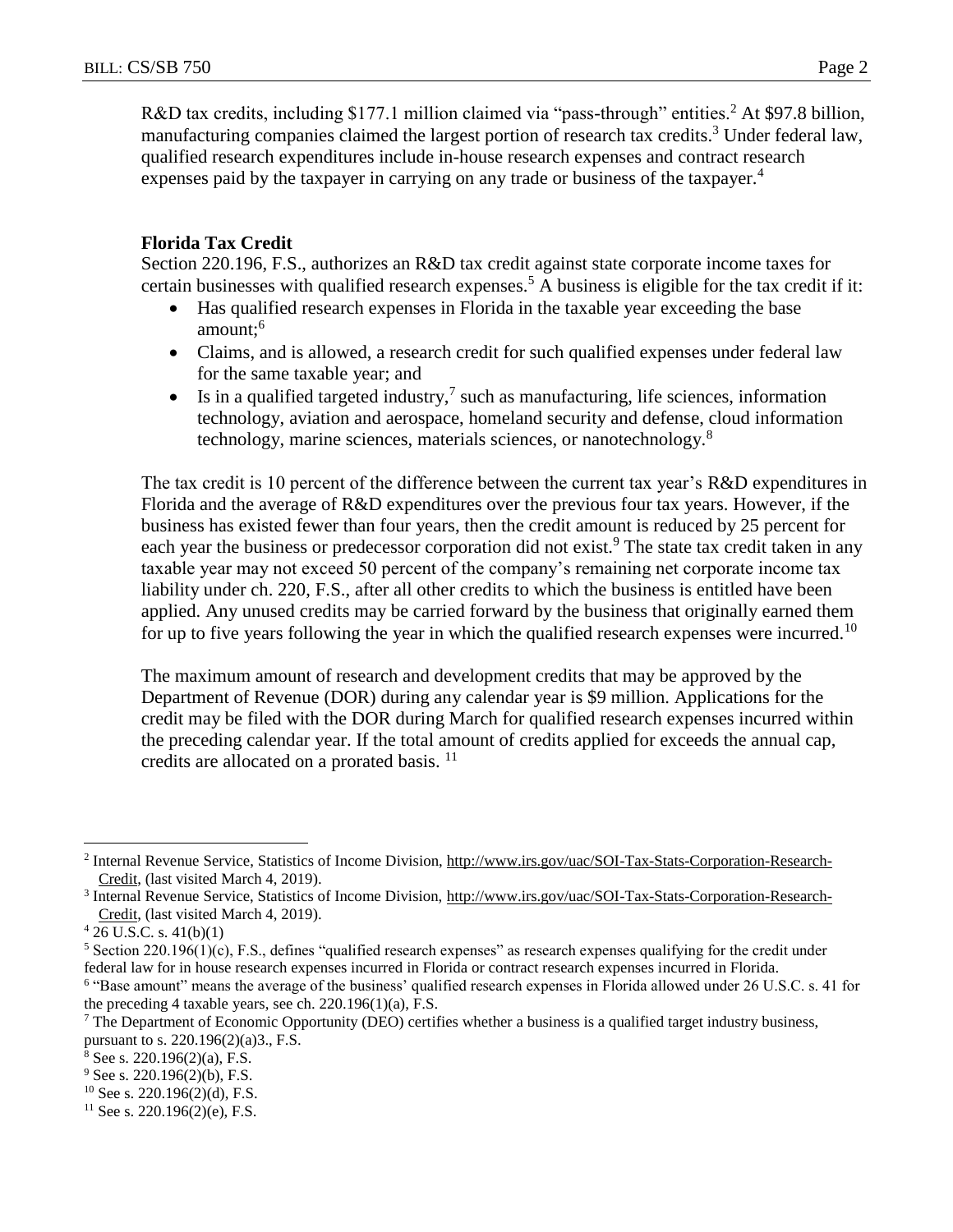The statutory cap was raised to \$16.5 million for expenses incurred during the 2017 calendar year.<sup>12</sup> The credits were allocated in 2018 as follows:<sup>13</sup>

- The DOR received 169 applications, requesting a total of \$68,067,382 in credit;
- 145 applications were approved with each applicant receiving an allocation of the available \$16.5 million in credit. Each applicant received approximately 25.17 percent (0.2517) of the amount of credit determined in their application. These 145 applications requested a total of \$65,560,879 in credit; and
- Twenty-three (23) applications were denied for various reasons, including duplicate applications and applications resulting in zero credit requested. These 23 applications requested a total of  $$2,506,503$  in credit.<sup>14</sup>

The statutory cap of \$9 million for expenses incurred in the 2016 calendar year was allocated in 2017 as follows:

- The DOR received 146 applications, requesting a total of \$54,915,138 in credit;
- One hundred thirty-seven (137) applications were approved with each applicant receiving an allocation of the available \$9 million in credit. Each applicant received approximately 16.67 percent (0.1667) of the amount of credit determined in their application. These 137 applications requested a total of \$53,986,728 in credit; and
- Nine (9) applications were denied for various reasons, including duplicate applications and application figures resulting in zero credit requested. These nine applications requested a total of \$928,410 in credit.<sup>15</sup>

The statutory cap was raised to \$23 million for expenses incurred in the 2015 calendar year<sup>16</sup> was allocated in 2016 as follows:

- The DOR received 131 applications, requesting a total of \$52,481,052 in credit;
- One hundred eighteen (118) applications were approved with each applicant receiving an allocation of the available \$23 million in credit. Each applicant received approximately 46 percent (0.46) of the amount of credit determined in their application. These 118 applications requested a total of \$50,447,562 in credit; and
- Thirteen (13) applications were denied for various reasons, including withdrawal by the taxpayer, duplicate applications, application figures resulting in a zero credit requested, and failure to include a certification letter from the DEO. These 13 applications requested a total of  $$2,003,490$  in credit.<sup>17</sup>

 $\overline{a}$ 

<sup>12</sup> Ch. 2017-36, s. 33, Laws of Fla.

<sup>&</sup>lt;sup>13</sup> Department of Revenue, *Research and Development Tax Credit for Florida Corporate Income Tax*, May 22, 2018, http://www<u>.cbo.gov/ftpdocs/51xx/doc5135/doc03b-Part8.pdf</u> (last visited March 4, 2019).

<sup>14</sup> *Id.* <sup>15</sup> *Id.*

<sup>16</sup> Ch. 2015-221, s. 21, Laws of Fla.

<sup>&</sup>lt;sup>17</sup> Department of Revenue, *Research and Development Tax Credit for Florida Corporate Income Tax, May 22, 2018*, <http://www.cbo.gov/ftpdocs/51xx/doc5135/doc03b-Part8.pdf> (last visited March 4, 2019).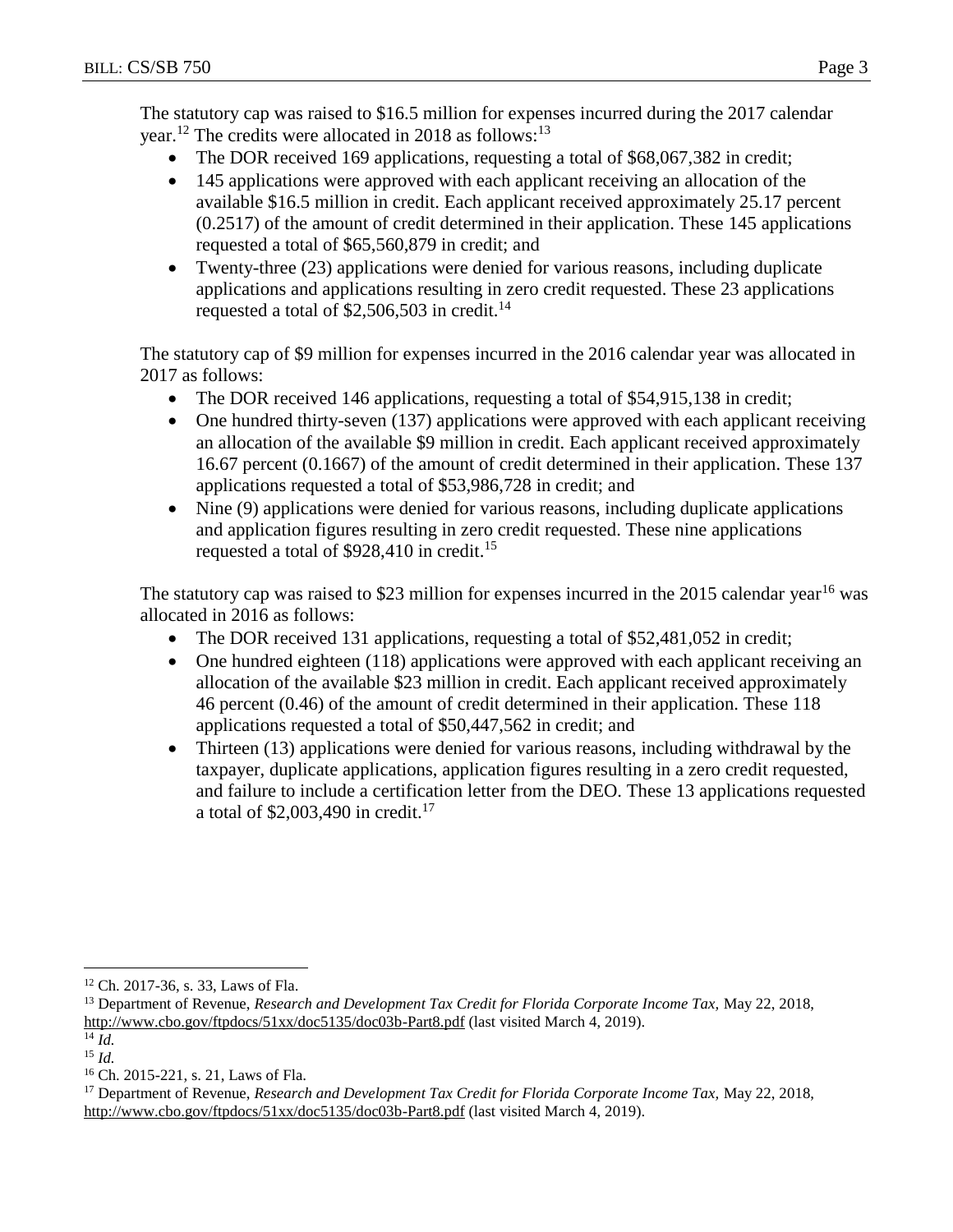## **III. Effect of Proposed Changes:**

Section 1 amends s. 220.196(2)(e), F.S., to increase the combined amount of R&D tax credits that may be issued during any calendar year from \$9 million to \$35 million. The bill also removes the provision that increased the annual limit to \$16.5 million for the 2018 calendar year.

**Section 2** stipulates that the amendment of s. 220.196(2)(e), F.S., will apply to the 2019 allocation of tax credits for expenses incurred in 2018.

**Section 3** provides that this act will take effect upon becoming a law.

## **IV. Constitutional Issues:**

A. Municipality/County Mandates Restrictions:

None.

B. Public Records/Open Meetings Issues:

None.

C. Trust Funds Restrictions:

None.

D. State Tax or Fee Increases:

None.

E. Other Constitutional Issues:

None.

## **V. Fiscal Impact Statement:**

A. Tax/Fee Issues:

None.

B. Private Sector Impact:

Increases the combined corporate income tax savings from \$9 million to \$35 million annually.

C. Government Sector Impact:

The Revenue Estimating Conference has not yet met regarding CS/SB 750.